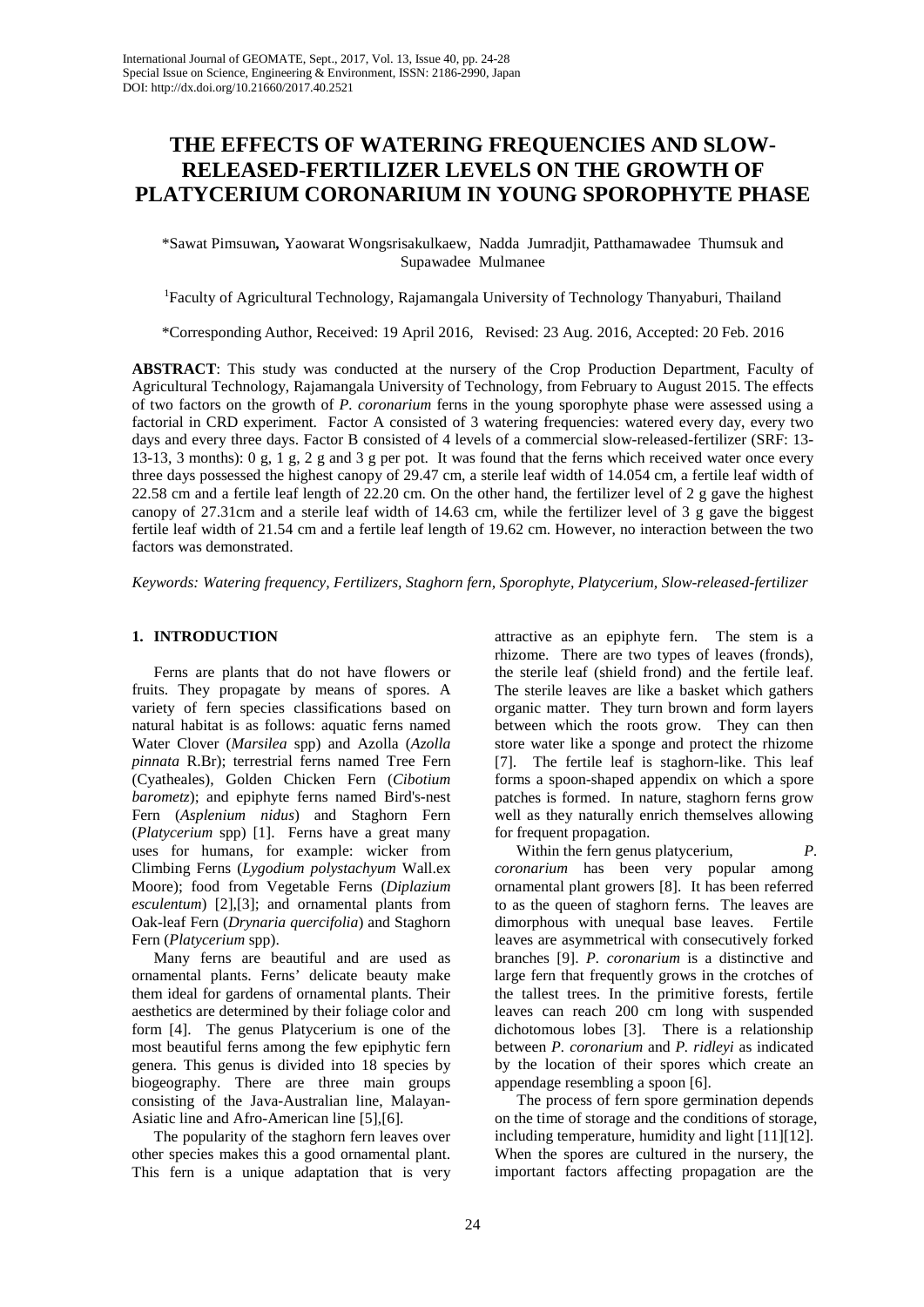strength of the wind, humidity, light and temperature. The process of germination transforms the spores into the young sporophyte phase. The spore cultures are kept in plastic containers which maintains constant moisture [13]. The ferns are then able to adapt to these conditions even though they are not natural. When the young sporophytes are ready to be introduced into the external environment, they will be strong enough to adapt.

The important factors that affect the growth of the staghorn fern are moisture and nutrients. The sterile leaves of the staghorn fern retain moisture. There is no need for frequent watering. Normally staghorn ferns get nutrients from natural organic matter. When the ferns grow in the nursery, the necessary nutrients can be added with slow release fertilizers which gradually release nutrients. This method does not pollute the environment and it releases the nutrients in a way that fits plant growth [14]. This experiment wanted to consider how slow release fertilizers might be beneficial to growers working with staghorn ferns in the nursery [15].

The purpose of this research is to study watering frequencies and levels of slow-releasedfertilizer on the growth of *P. coronarium* in the young sporophyte phase.

## **2. MATERIALS AND METHODS**

#### **2.1 Materials**

This research began with the cultivation of *P. coronarium* spores. Plants were transplanted into plastic containers until they were one year old. The factors that were controlled included moisture, humidity, light and temperature. In the nursery, plants with a similar diameter size of about 27 cm on average were selected. They were then put into 8 x 8 inch plastic pots with plant material. The preparation of plant material involved chopping coconuts and soaking them in water for 1 hour. This absorption of water in the coconut reduces the coconut acidity. These young sporophyte phase ferns were then arranged on the plant bench by Factorial experimental design. The slow release fertilizers were prepared at the different levels of 1 g, 2 g and 3 g with 500 ml of water.

#### **2.2 Experimental design and data analysis**

Factorial experiment in CRD was used in this experiment. Factor A consisted of 3 watering frequencies: watered every day, every two days and every three days. Factor B consisted of 4 levels of a commercial slow-released-fertilizer (SRF:13-13-13 , 3 months): 0 g, 1 g, 2 g and 3 g per pot with 3 replications. The data was statistically analyzed by ANOVA (Analysis of

Variance) and comparisons were made with Duncan at a significance level .05.

## **3. RESULTS AND DISCUSSION**

 This study found that for Factor A, the frequency of watering every three days resulted in the average following results: a canopy height of 29.47 cm; a sterile leaf width of 14.05 cm; a fertile leaf width of 22.58 cm; and a fertile leaf length of 22.20 cm. There was no statistical difference compared to other watering frequencies. For Factor B, the commercial slow-released-fertilizer weight of 2 grams per pot resulted in the average following results: a canopy height of 27.31 cm; and a sterile leaf width of 14.63 cm. The rate of 3 grams per pot gave the biggest fertile leaf width of 21.54 cm and a fertile leaf length of 19.62 cm. There was no statistical difference compared to the other levels (Table 1 and Fig 1-3).

Table 1 showed the results of two factors on the growth of staghorn ferns in the young sporophyte phase at 12 weeks.

|                 | Growth of P. coronarium (x/cm) |       |            |       |
|-----------------|--------------------------------|-------|------------|-------|
| Treatment       | CН                             | SLW   | <b>FLW</b> | FLL   |
| Factor A        |                                |       |            |       |
| Every day       | 18.98                          | 10.58 | 13.01      | 14.38 |
| Every 2 days    | 23.45                          | 9.87  | 18.17      | 16.59 |
| Every 3 days    | 29.47                          | 14.05 | 22.58      | 22.20 |
| $CV\%$          | 27.23                          | 43.75 | 36.60      | 28.17 |
| F-test          | ns                             | ns    | ns         | ns    |
|                 |                                |       |            |       |
| <b>Factor B</b> |                                |       |            |       |
| SRF 0 g/pot     | 17.06                          | 7.52  | 11.93      | 14.08 |
| SRF 1 g/pot     | 25.19                          | 11.81 | 17.38      | 17.81 |
| $SRF 2$ g/pot   | 27.31                          | 14.63 | 20.83      | 19.40 |
| SRF 3 g/pot     | 26.31                          | 11.35 | 21.54      | 19.62 |
| $CV\%$          | 27.23                          | 43.75 | 36.60      | 28.17 |
| F-test          | ns                             | ns    | ns         | ns    |

CH =Canopy Height, SLW =Sterile Leaf Width, FLW =Fertile Leaf Width, FLL= Fertile Leaf Length

These figures show the growth of Staghorn ferns at 12 weeks consists of two factors (figures 1-3) and chart the overall growth every week of *P. coronarium*; canopy height, sterile leaf width, fertile leaf width and fertile leaf length. (figures 4- 9)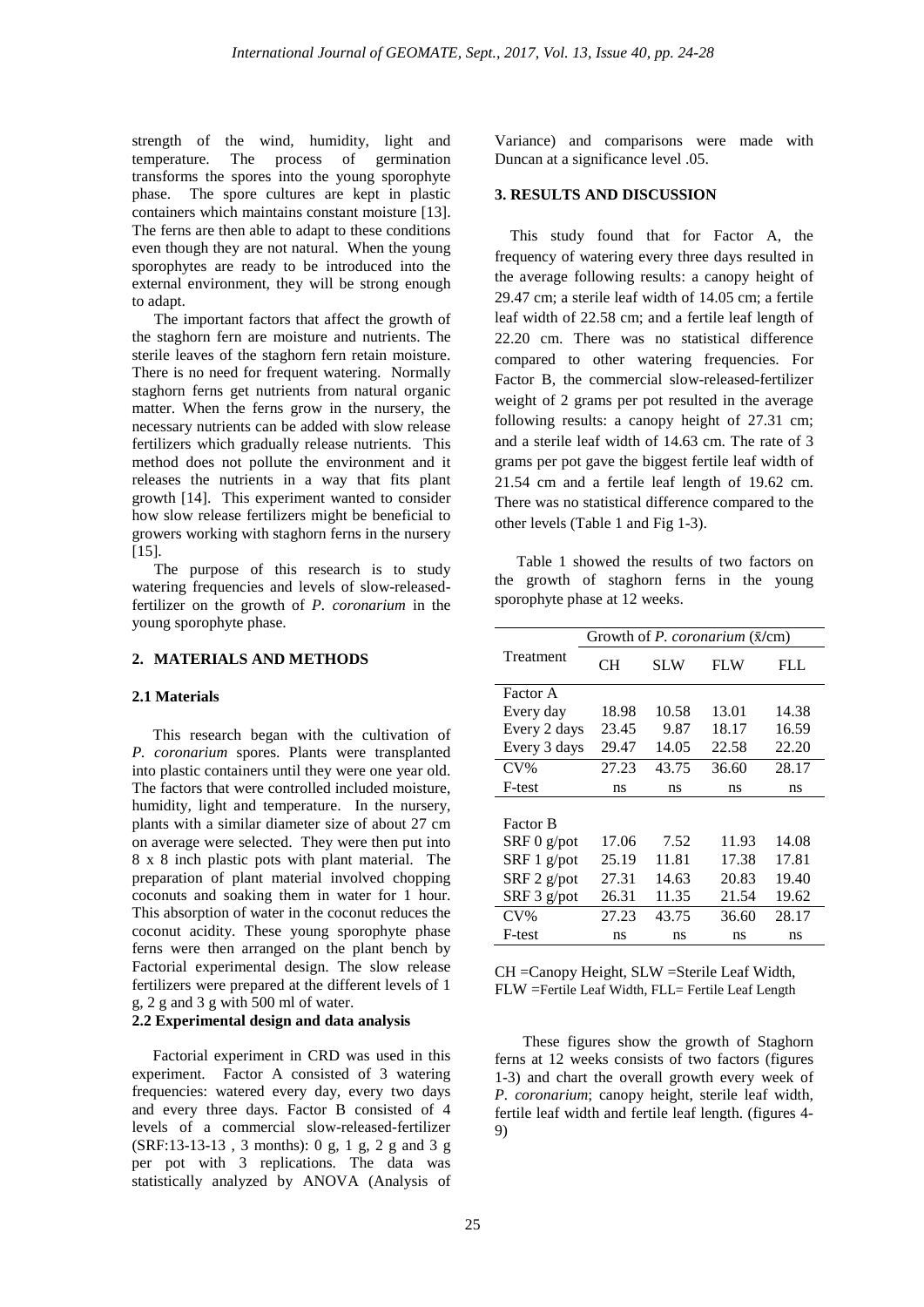

Fig. 1 Watered every day with SRF: 0 g, 1 g, 2 g and 3 g/pot



Fig. 2 Watered every 2 days with SRF: 0 g, 1 g, 2 g and 3 g/pot



Fig. 3 Watered every 3 days with SRF: 0 g, 1 g, 2 g and 3 g/pot



Fig. 4 Canopy width of *P. coronarium* with 3 watering frequencies



Fig. 5 Canopy width of *P. coronarium* with 4 levels of SRF



Fig. 6 Sterile leaf width of *P. coronarium* with 3 watering frequencies



Fig. 7 Sterile leaf width of *P. coronarium* with 4 levels of SRF



Fig. 8 Fertile leaf width of *P. coronarium* with 3 watering frequencies



Fig. 9 Fertile leaf width of *P. coronarium* with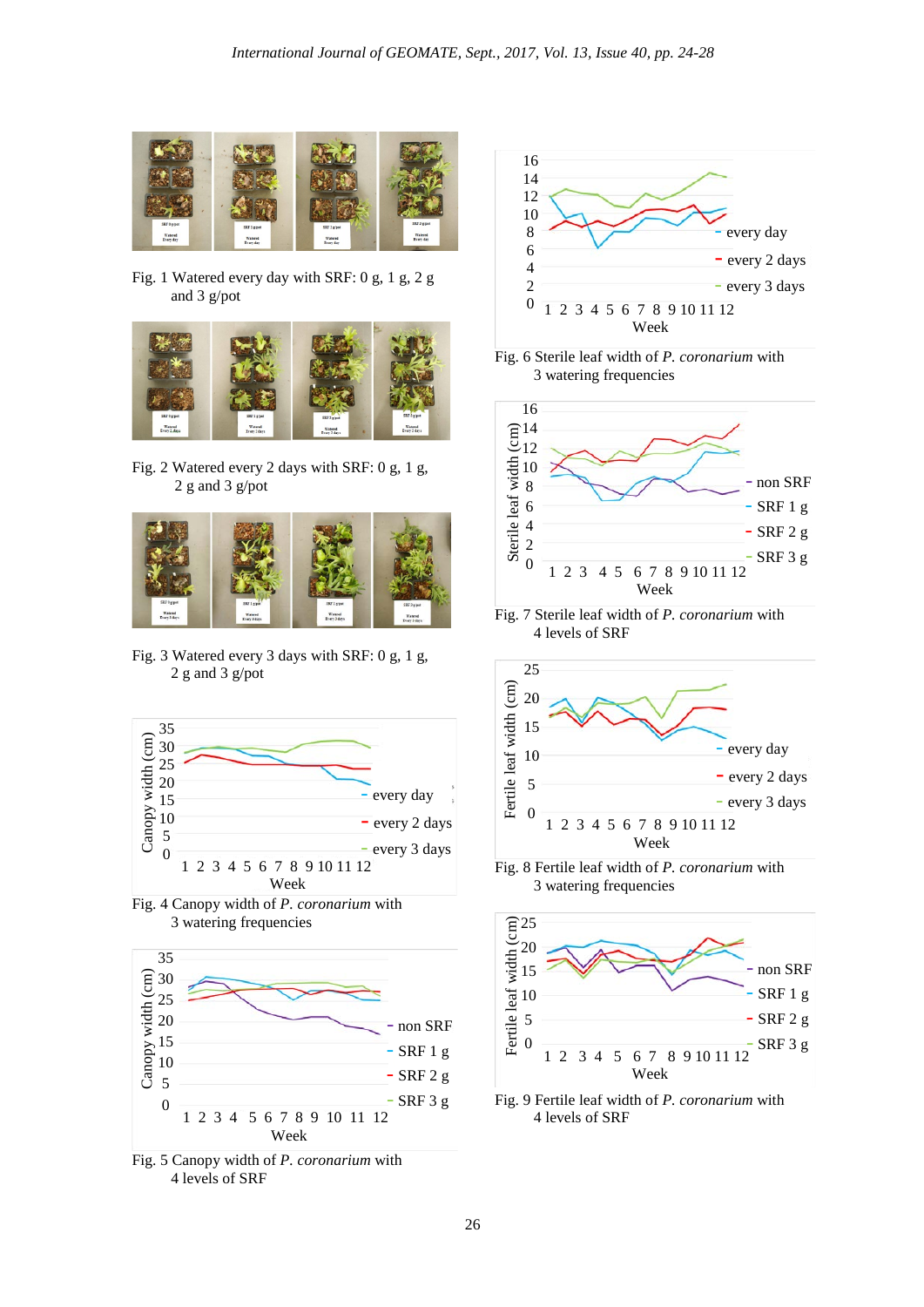

Fig. 10 Fertile leaf length of *P. coronarium* with 3 watering frequencies



Fig. 11 Fertile leaf length of *P. coronarium* with 4 levels of SRF

### **4. DISCUSSION**

 This research showed a watering frequency of every three days produced the best fern growth (Fig 4, 6, 8 and 10). Roy Vail [7] said that most staghorn ferns only need enough water to be moist. If the ferns are watered until wet, they may die. Some species need far less water. The *P. coronarium* fern can store water easily in the shield frond. However this may create a problem with rot so in the rainy season, watering should be avoided. In the rainy and dry seasons, to minimize problems with the young sporophyte phase of the fern, it must be maintained carefully in a plastic roof house and be moist in the daytime in the dry and hot seasons.

The slow release fertilizers release nutrients more slowly than general release fertilizers, but the rate and duration of the release of nutrients cannot be controlled. The release rate depends on external factors such as soil moisture, the soil reaction, the size of a grain of fertilizer and watering frequency. This research showed the slow release fertilizer level of 2 g produced the best fern growth (Fig 5, 7, 9 and 11). The slow release fertilizer reduces the amount of fertilizer used because the release process reduces nitrogen losses due to volatilization and leaching [16].

Slow release fertilizers are not easily found in normal markets and are expensive. In nature, these epiphyte ferns can grow and have the ability to thrive [17]. As an epiphytic fern, staghorn ferns can grow in tree crotches. The shield fronds gather dry leaves of plants and other dust from which the fern can absorb nutrients as a result of fermentation. Another way is to use bio-fertilizers instead of chemical fertilizers, for example, compost from leaves and manure for the staghorn ferns.

## **5. CONCLUSIONS**

The best results for growing the *Platycerium coronarium* in the young sporophyte phase were achieved by applying the watering frequency of every 3 days and using the slow-release-fertilizer level of 2-3 g / plastic pot  $(8 \times 8 \times 3)$  inches) after taking off the plastic moisture chamber (about 1 year old). Experimental results showed that the ferns which received water once every three days possessed the highest canopy of 29.47 cm, a sterile leaf width of 14.054 cm, a fertile leaf width of 22.58 cm and a fertile leaf length of 22.20 cm. It was also observed that the fertilizer level of 2g gave the highest canopy of 27.31cm and a sterile leaf width of 14.63 cm, while the fertilizer level of 3g gave the biggest fertile leaf width of 21.54 cm and a fertile leaf length of 19.62cm. Interaction between the two factors was not found.

## **6. ACKNOWLEDGEMENTS**

 This research was partially funded by The Faculty of Agricultural Technology, Rajamangala University of Technology Thanyaburi, Thailand. And this text was edited by Dr. Satain Pogool and Mr. Bruce Groening.

### **7. REFERENCES**

- [1] Dubuisson J., Schneider H. and Hennequin S. Epiphytism in ferns: diversity and history. Science Direct. Vol. 332, Issues 2–3, 2009, P. 120–128
- [2] Tongco J.V.V., Villaber R.A.P., Aguda R.M. and Razal R.A. Nutritional and phytochemical screening, and total phenolic and flavonoid content of Diplazium esculentum (Retz.) Sw. from Philippines. Journal of Chemical and Pharmaceutical Research, 6(8) 2014:238-242
- [3] Yusuf U.K. Ferns of Malaysian Rain Forest a Journey through the Fern World. Serdang ;Universiti Putra Malaysia Press, 2010.
- [4] Zhigila D.A., Sawa F.B.J, Oladele FA. And Muhammad S. Aesthetic Values and Significance of Ferns to Landscaping